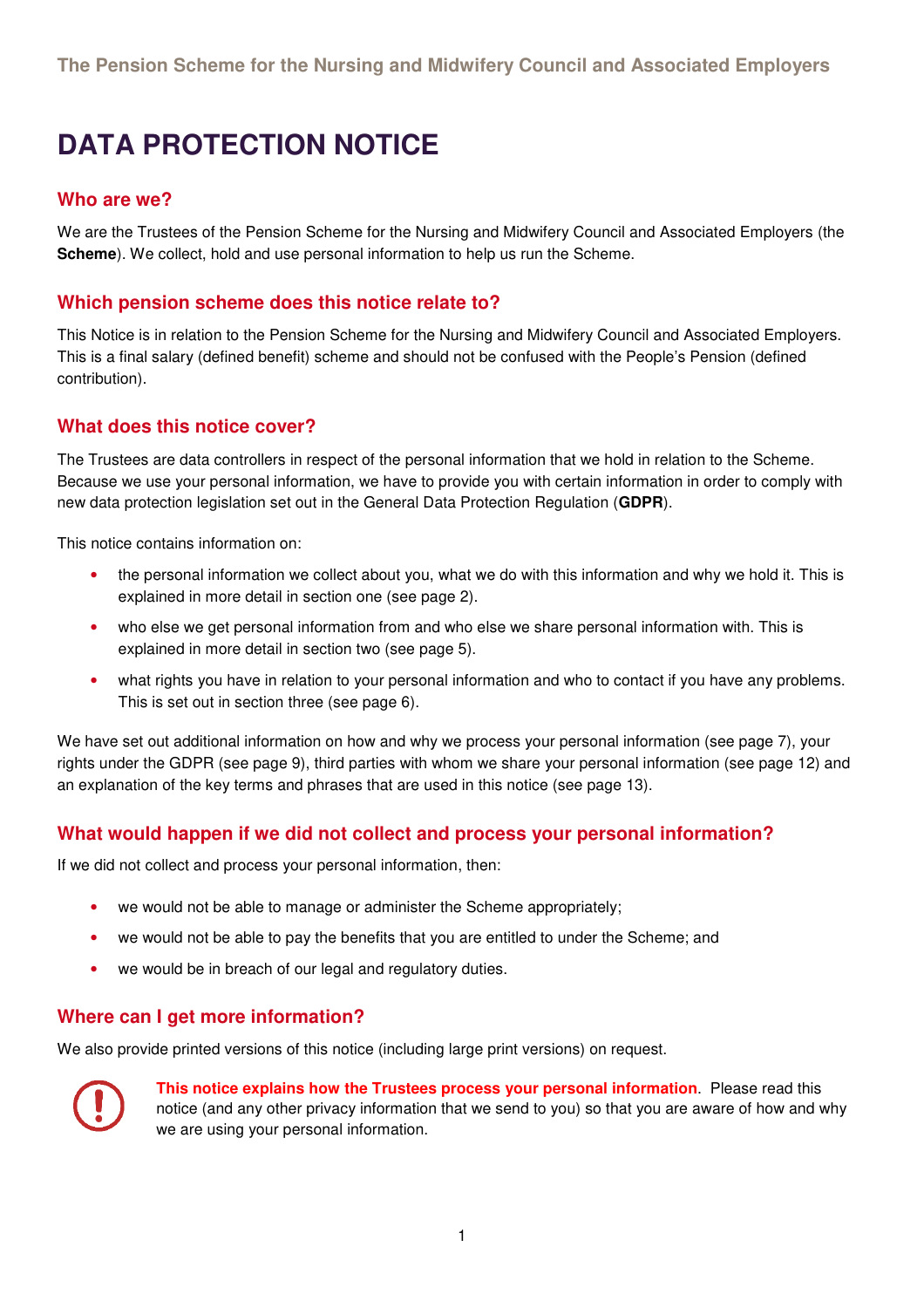**We may change this notice from time to time**. Please visit the webpage or contact us in order to receive the most up to date version of this notice. Our contact details are set out in section three of this notice (see page 6).

# **SECTION ONE ABOUT YOUR PERSONAL INFORMATION**

#### **What information do we collect and process?**

We collect and process your personal information because you are or were a member, or are or were connected to a member of the Scheme. We also collect personal information if you contact us in connection with your membership of the Scheme.

We collect and process the following categories of personal information about you:

- **personal contact details** names, titles, addresses, telephone numbers and email addresses;
- **information about you** dates of birth, gender, marital status, dependents and next of kin;
- **payroll information** National Insurance numbers, payroll numbers, bank account details, tax status, salary and employment information; and
- **pension benefits** information about the pension benefits that you have accrued, investment choices and death benefit nomination forms.

#### **What sensitive personal information do we collect and process?**

We usually only ask for sensitive personal information when it is required to help us make a decision in relation to your rights under the Scheme. For example, we may request:

- health information / medical records we may ask you to provide health information if you request payment of a benefit that can only be paid if you meet certain medical criteria (e.g. ill health early retirement benefits). In addition to receiving this information from you, we may receive medical information from third parties such as your doctor or a third party occupational health provider; or
- other sensitive personal information we may ask you to provide other sensitive personal information (e.g. information about your personal relationships) if it is relevant to help us decide on an internal dispute resolution procedure.

In addition, certain categories of sensitive personal information (e.g. race, ethnicity, religious beliefs and sexual orientation) may be revealed on formal documentation that we process in order to identify the recipients of benefits under the Scheme (e.g. birth certificates, marriage certificates, driving licenses and passports). You may also decide to provide us with sensitive personal information voluntarily (e.g. when raising queries or making a complaint).

### **How do we collect your personal information?**

When you join the Scheme, you and/or your employer provide personal details so that we can create your membership record.

This information is updated whilst you are a member of the Scheme. Updated information may come from:

- you (e.g. if you get in touch to let us know a new address);
- your employer (e.g. updated salary and payroll information); and
- other third parties (e.g. if you contact the Scheme 's administrator to update your personal information or if HMRC provides us with information so that we can deduct the correct level of tax).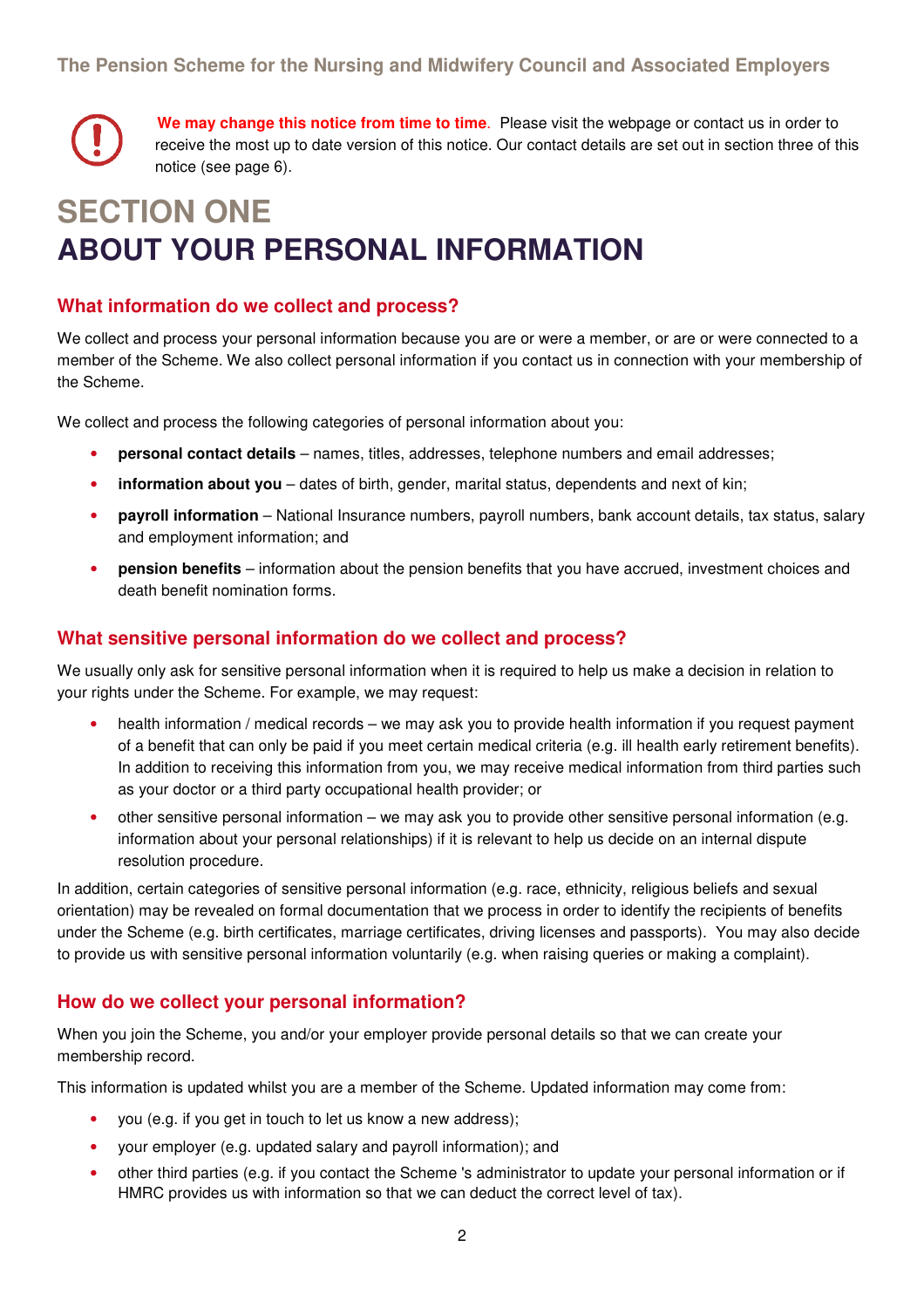#### **The Pension Scheme for the Nursing and Midwifery Council and Associated Employers**

In addition, we may request additional information in certain circumstances (e.g. if you request to transfer your benefits to another pension scheme, if you apply for ill-health benefits or when you ask for your benefits to start being paid).

#### **Why do we process your personal information?**

We use this information to:

- set up your membership record for the Scheme
- manage your membership of the Scheme ;
- send you information that is relevant to your membership of the Scheme ;
- calculate, pay and settle any benefits that you are entitled to;
- comply with our legal and regulatory duties;
- help manage risks and liabilities in the Scheme in order to seek to be able to pay full benefits as far as possible;
- help the Scheme 's sponsoring employers comply with their legal and regulatory duties;
- communicate with members with information about the Scheme ; and
- improve our information and knowledge of pension schemes generally

#### **What are our legal grounds for processing your personal information?**

#### **In order to comply with our legal obligations**

As the Trustees of the Scheme, we are under legal obligations to process your personal information in order to comply with pensions and other relevant legislation, the Scheme's rules, court rulings and Pensions Ombudsman decisions. For example:

- legislation sets out certain things trustees must do (e.g. sending certain information to the Scheme 's members); and
- the Trustee is subject to fiduciary duties under trust law to act in line with the Scheme 's governing documentation.

It is necessary for us to process your personal information in order to comply with these legal obligations.

#### **In order to fulfil our legitimate interests**

Processing your personal information is also lawful if it is based on our 'legitimate interests'. The Trustees have a legitimate interest in running and managing the Scheme and managing the Scheme's risks and liabilities. In addition, certain third parties may have legitimate interests which require the processing of your personal information by the Trustees (e.g. your employer may need information in order to comply with regulatory requirements).

In order to rely on this legal ground, we have:

- considered the impact the processing has on your interests and rights; and
- implemented appropriate safeguards to ensure that your privacy is protected as far as possible.

#### **What are our legal grounds for processing your sensitive personal information?**

There are three legal grounds that allow us to process your sensitive personal information (sometimes referred to as special categories of personal data):

• when we obtain **explicit consent** from you (e.g. when you sign one of the Scheme 's forms which contains the appropriate consent wording);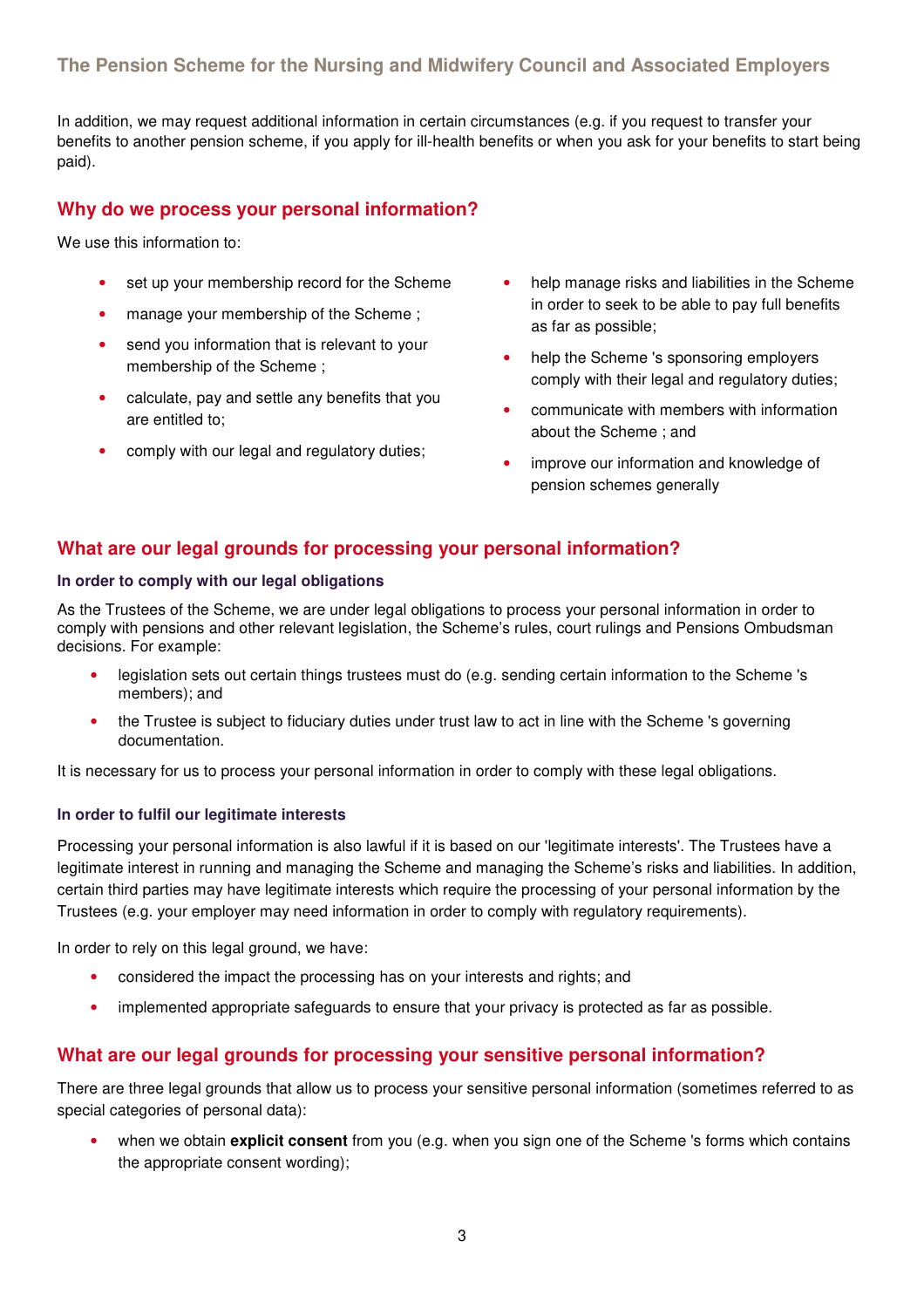- when processing is **necessary** for carrying out obligations under employment, social security or social protection law. This includes obligations under pensions law; and
- when processing is **necessary** for reasons of substantial public interest (which, under the Data Protection Act 2018, applies to certain processing by trustees of occupational pension schemes when making decisions about benefits).

#### **How long do we keep your personal information for?**

The Scheme was set up to provide benefits over a very long time. The Trustees need to maintain records in order to properly run the Scheme, to determine who should receive what level of benefits and when they should receive them, and to respond to any disputes about an individual's rights under the Scheme.

As a result, the Trustees will generally keep your personal information for the lifetime of the Scheme plus 15 years (the longest period of time that someone can bring a claim against the Scheme). Our service providers (and former service providers) may also have similar valid grounds to keep your personal information for such long periods.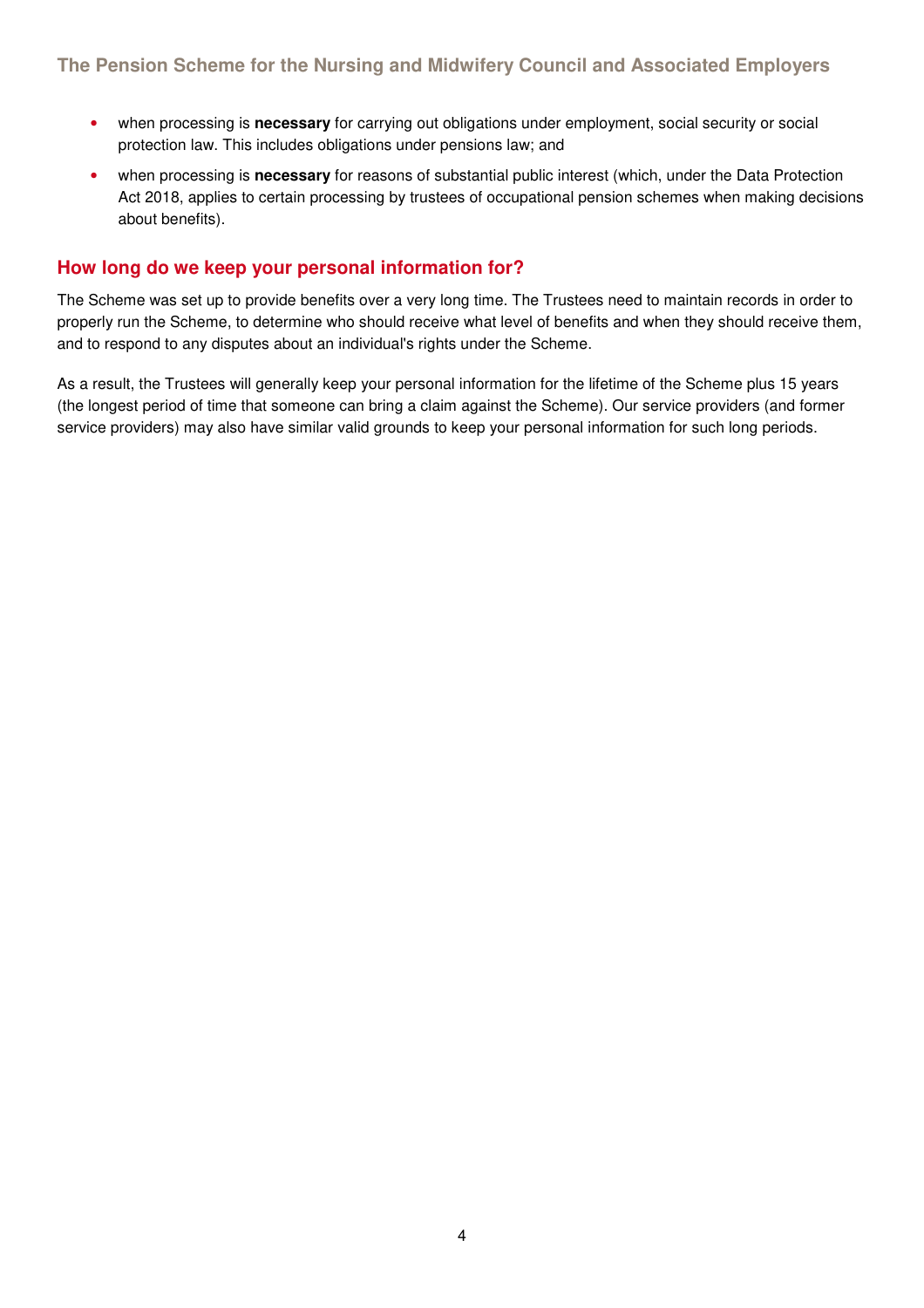## **SECTION TWO USING AND SHARING YOUR PERSONAL INFORMATION**

#### **How do we keep your personal information secure?**

We use a range of measures to safeguard your personal information, in line with the requirements set out in the Data Protection Legislation. These apply to both paper and electronic records. We also require our third party service providers to give certain assurances and agree to contractual terms in respect of data protection and the security of your personal information.

#### **What do we do with any personal information that is provided by third parties?**

We receive personal information from sources other than directly from you. This includes information shared by your Scheme employer, the Scheme's administrator, its professional advisers, service providers and other relevant third parties.

When we receive this information, we add it to the information we already hold about you in order to help us make sure that your details are as up to date and accurate as possible and so that we can manage your membership of the Scheme and the Scheme more generally.

#### **Who do we share your personal information with?**

For the purposes of administering and managing the Scheme, managing its risks and liabilities, and paying benefits under it, the Trustees may need to share your personal information with third parties. This will include your employer (e.g. the payroll, finance, compliance, audit and HR teams). It will also include third parties who provide advice or services to the Trustees. These third parties may include actuaries, administrators, auditors, insurers, prospective insurers, lawyers, medical advisers, and any other such third parties as may be necessary for the operation of the Scheme and to enable the Trustees to carry out their duties.

We've set out a list of the key third parties with whom we share your personal information together with links to their data protection and privacy information (see page 12).

Our suppliers and service providers who act as data processors must act in accordance with our instructions. Some of our suppliers and service providers (including our Scheme Actuary) also act as data controllers in respect of your personal information. We've included links to their online privacy information in Section Three if you want to find out more about how they process your personal information.

In some circumstances, we may have to disclose your personal information by law, because a court or the police or other law enforcement agency has asked us for it. We may also need to pass your personal information to The Pensions Regulator or HM Revenue and Customs.

We may also share your personal data with the Scheme's employers to enable them to carry out activities in their legitimate interests (this is usually in connection with managing their business from a regulatory, HR or finance perspective).

Sometimes, in order to improve our knowledge and information of pension schemes generally (so that we may improve our ability to run the Scheme appropriately) we pool the personal data we hold with that of other pension schemes through third parties (for example, to obtain up to date and more accurate longevity data).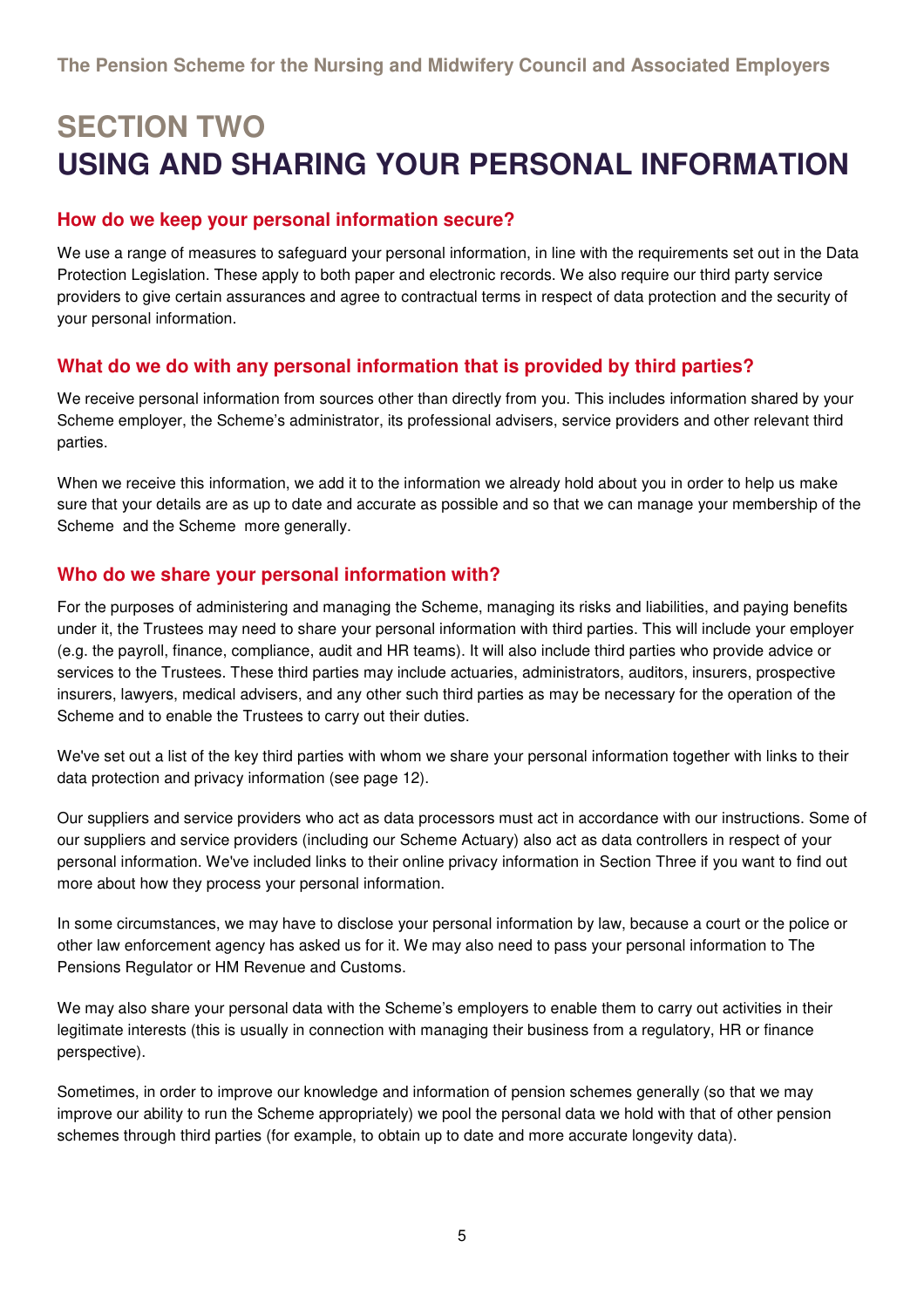# **SECTION THREE YOUR RIGHTS AND WHO TO CONTACT**

### **What rights do you have in respect of your personal information?**

In certain circumstances, you have the following rights in respect of your personal information:

- the right to **object** to us processing your personal information;
- the right to request **access** to personal information relating to you;
- the right to request that we **correct any mistakes** in your personal information;
- rights in relation to **automated decision taking**;
- the right to request to **restrict or prevent processing** of your personal information;
- the right to request to have your personal information **transferred** to another data controller (e.g. if you decide to transfer your pension benefits to another pension scheme); and
- the right to request to have your personal information **deleted**.

We've set out more information about these rights in part two of the additional information starting on page 9.

#### **How will we respond to your request?**

We will usually respond to any request that you make in relation to your rights within a month of receiving your request. If your request is particularly complex, we will let you know that we've received your request and let you know when we aim to respond. You can find out more about your rights under the UK's data protection laws at **www.ico.org.uk**.

Under the UK's data protection legislation, there are exemptions which mean that, in certain circumstances, we may continue to store, process or transfer your personal information (for example where we need to comply with a legal requirement or have a legally valid legitimate interest in doing so) even if you ask us not to.

#### **What should you do if you have any questions or complaints?**

You may be entitled to compensation for damage caused by breach of the Data Protection Legislation. If you do not think that we have processed your data in accordance with this notice, please contact us in the first instance (see 'How to contact us' below). If you are not satisfied, you can complain to the Information Commissioner's Office. Information about how to do this is available on their website at **www.ico.org.uk/concerns** or by calling their helpline on 0303 123 1113.

#### **How to contact us**

Please contact us if you have any questions about this privacy notice or the information we hold about you.

If you wish to contact us, please send an email to sue.johnson@premiercompanies.co.uk or write to us at: Trustee of the Nursing and Midwifery Pension Scheme & Associated Employers Pension Scheme, C/o Premier Pensions Management Limited, AMP House, Dingwall Road, Croydon, CR0 2LX.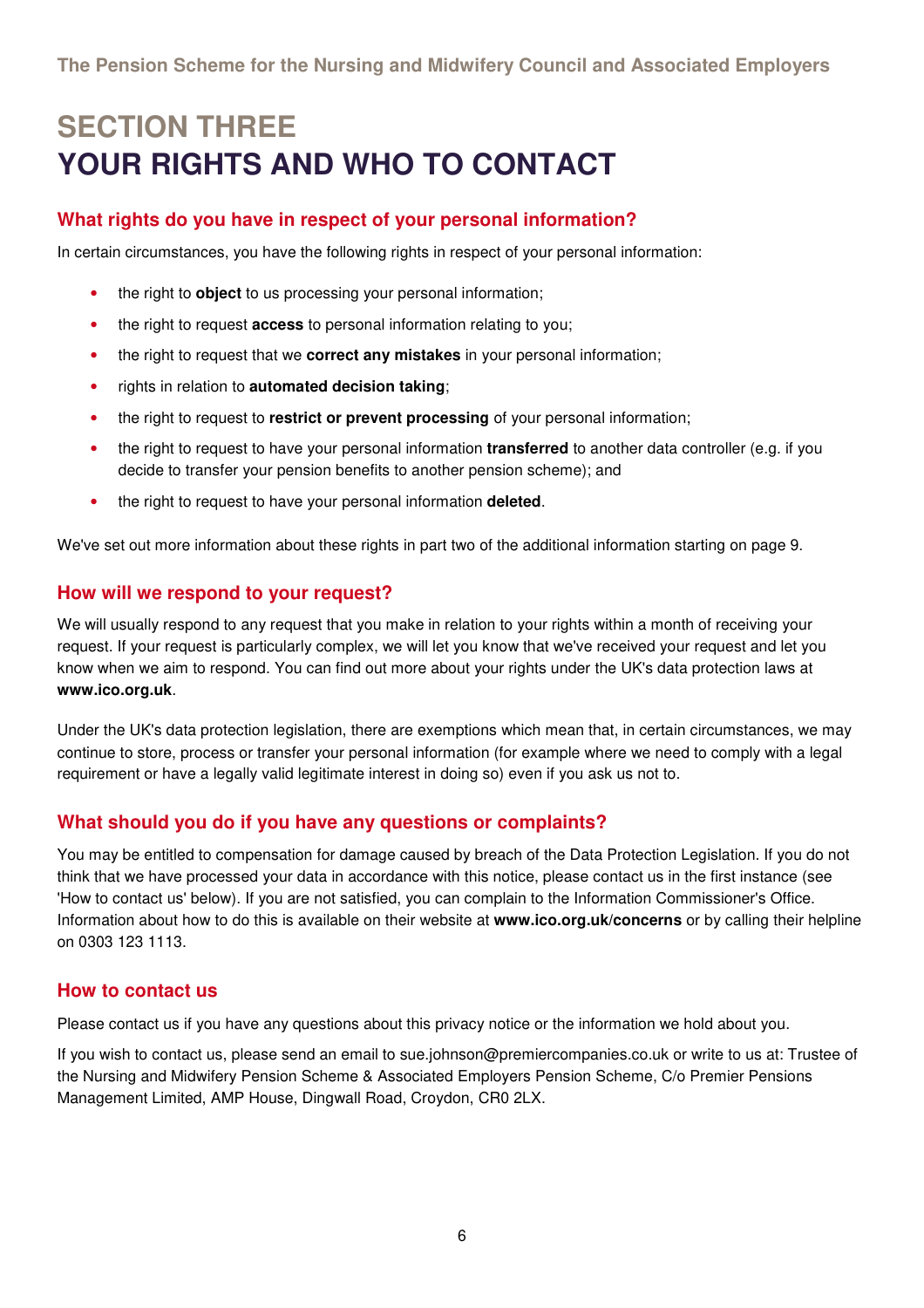### **Further information – part one**

### **More about how and why we process your personal information.**

| <b>CATEGORY OF</b><br><b>PERSONAL</b><br><b>INFORMATION</b> | <b>WHAT WE USE THIS</b><br><b>INFORMATION FOR</b>                                                                                                            | <b>LEGAL GROUND(S) FOR</b><br><b>PROCESSING</b>                                                                                                                                                                                                                                                                                                                          | <b>WHERE WE GOT THIS</b><br><b>INFORMATION FROM</b>                                                                                                                                                                                                                                                                                                                                                  |
|-------------------------------------------------------------|--------------------------------------------------------------------------------------------------------------------------------------------------------------|--------------------------------------------------------------------------------------------------------------------------------------------------------------------------------------------------------------------------------------------------------------------------------------------------------------------------------------------------------------------------|------------------------------------------------------------------------------------------------------------------------------------------------------------------------------------------------------------------------------------------------------------------------------------------------------------------------------------------------------------------------------------------------------|
| Address                                                     | We use this information so that<br>we can send you information that<br>we are legally required to provide                                                    | We have a legal obligation<br>to send certain information<br>to members of the Scheme.<br>In addition, we may send<br>additional information to<br>fulfil our legitimate interest<br>of running the Scheme.                                                                                                                                                              | This information is initially<br>provided by you or your<br>employer when you joined<br>the Scheme.<br>Your employer may share<br>updated information if you<br>update your records with<br>HR. In addition, you may<br>have updated your<br>information by contacting<br>us or the Scheme's<br>administrator.<br>If a member's details are<br>not kept up to date, we<br>may lose contact with that |
| Telephone<br>number                                         | you with. In addition, we use this<br>information to get in touch with<br>you when we need to in order to                                                    |                                                                                                                                                                                                                                                                                                                                                                          |                                                                                                                                                                                                                                                                                                                                                                                                      |
| Email address                                               | run the Scheme. Finally, we use<br>it to send you information that we<br>think will be relevant to you as a<br>member of the Scheme.                         |                                                                                                                                                                                                                                                                                                                                                                          |                                                                                                                                                                                                                                                                                                                                                                                                      |
| Name and title                                              |                                                                                                                                                              | We have a legal obligation<br>to pay the correct level of<br>benefits to the correct<br>individuals. This requires us                                                                                                                                                                                                                                                    |                                                                                                                                                                                                                                                                                                                                                                                                      |
| Date of birth and<br>your Scheme<br>retirement date         | We use this information to<br>identify you and to create and<br>update your membership record<br>in the Scheme.                                              |                                                                                                                                                                                                                                                                                                                                                                          |                                                                                                                                                                                                                                                                                                                                                                                                      |
| Gender                                                      |                                                                                                                                                              |                                                                                                                                                                                                                                                                                                                                                                          |                                                                                                                                                                                                                                                                                                                                                                                                      |
| Marital status                                              | We use this information to help                                                                                                                              |                                                                                                                                                                                                                                                                                                                                                                          |                                                                                                                                                                                                                                                                                                                                                                                                      |
| Dependents                                                  | us decide who should receive                                                                                                                                 |                                                                                                                                                                                                                                                                                                                                                                          |                                                                                                                                                                                                                                                                                                                                                                                                      |
| Next of kin                                                 | what benefits from the Scheme.                                                                                                                               |                                                                                                                                                                                                                                                                                                                                                                          |                                                                                                                                                                                                                                                                                                                                                                                                      |
| National<br>Insurance<br>number                             | We use this information to                                                                                                                                   | to obtain and update this<br>information.<br>We also have a legal                                                                                                                                                                                                                                                                                                        | member. In these cases,<br>we may use a third party<br>tracing agent to obtain up<br>to date contact information.                                                                                                                                                                                                                                                                                    |
| <b>Employment start</b><br>and, if applicable,<br>end dates | identify you and to create and<br>update your membership record<br>in the Scheme. Your National<br>Insurance number is also<br>needed so that we can receive | obligation to properly<br>identify individuals who<br>receive or may receive<br>benefits from the Scheme.<br>The Trustees are also<br>required to comply with tax<br>legislation and deduct the<br>correct level of tax from<br>benefits.<br>Processing this information<br>also fulfils the Trustee's<br>legitimate interests in<br>running and managing the<br>Scheme. |                                                                                                                                                                                                                                                                                                                                                                                                      |
| Payroll number                                              | the correct information from                                                                                                                                 |                                                                                                                                                                                                                                                                                                                                                                          |                                                                                                                                                                                                                                                                                                                                                                                                      |
| Scheme<br>reference number                                  | HMRC and so that we can<br>deduct the correct level of tax<br>from your benefits.                                                                            |                                                                                                                                                                                                                                                                                                                                                                          | The Scheme's<br>administrators may create<br>a unique reference number<br>so that your records can be<br>easily identified.                                                                                                                                                                                                                                                                          |
| Bank account<br>details                                     | We use this information in order<br>to pay your benefits under the<br>Scheme directly to you.                                                                |                                                                                                                                                                                                                                                                                                                                                                          | Your bank details provided<br>by you when you fill in your<br>membership form and<br>when you update your<br>details.                                                                                                                                                                                                                                                                                |
| Tax status                                                  | We use this information to<br>deduct the correct level of tax<br>from your benefits.                                                                         |                                                                                                                                                                                                                                                                                                                                                                          | Your tax status is provided<br>to us by your Scheme<br>employer and/or HMRC.                                                                                                                                                                                                                                                                                                                         |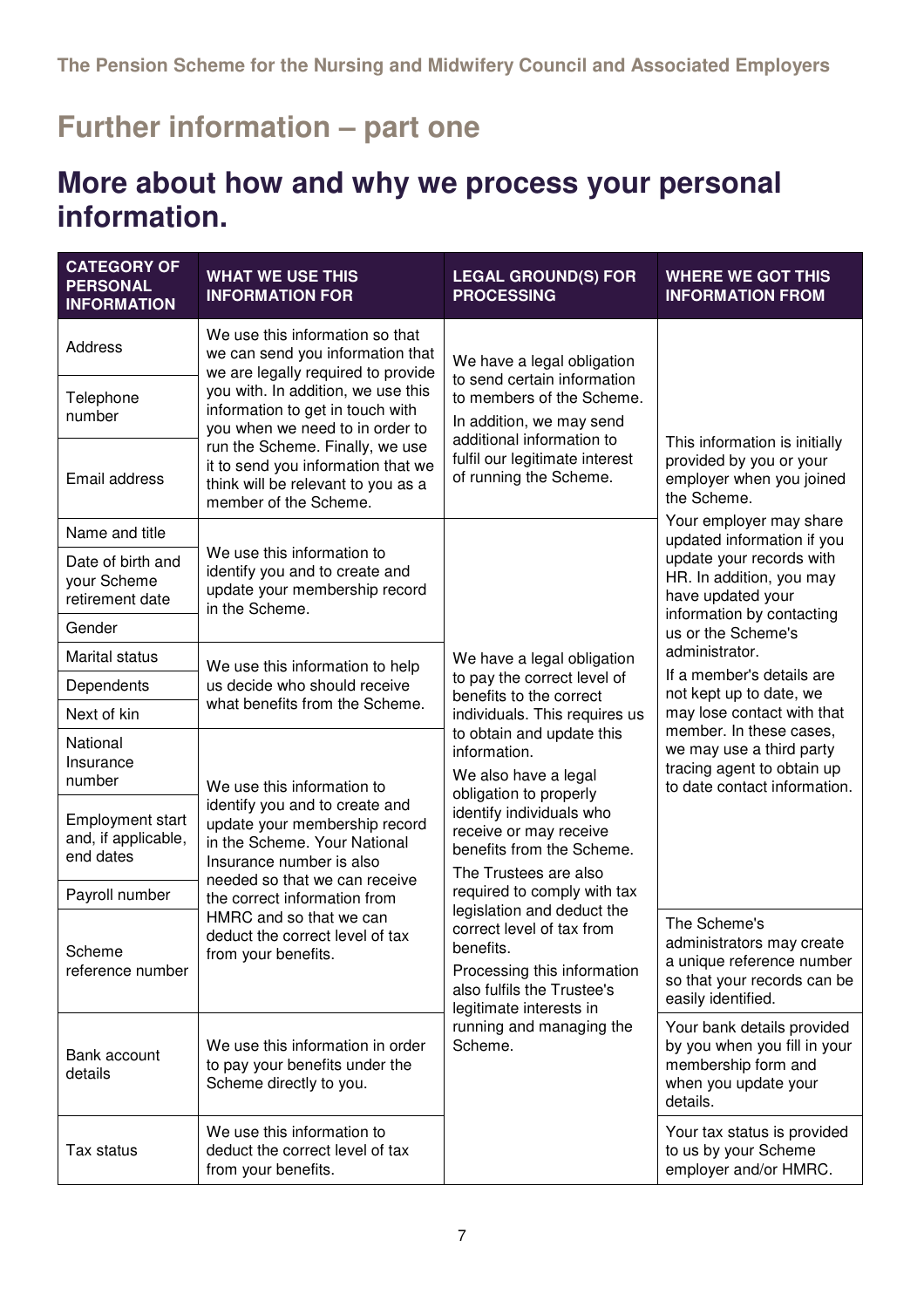### **The Pension Scheme for the Nursing and Midwifery Council and Associated Employers**

| Salary details                                                                                                                                                                                                                                | We use this information to<br>calculate the correct level of your<br>benefits under the Scheme.                                                                                                                                                                                                                                                                                     |                                                                                                                                                                                                                                                                                                                                                                                                                                                                                                                                                     | Your salary details are<br>provided to us by your<br>Scheme employer.                                                                                                                                                                                                                                                                                    |
|-----------------------------------------------------------------------------------------------------------------------------------------------------------------------------------------------------------------------------------------------|-------------------------------------------------------------------------------------------------------------------------------------------------------------------------------------------------------------------------------------------------------------------------------------------------------------------------------------------------------------------------------------|-----------------------------------------------------------------------------------------------------------------------------------------------------------------------------------------------------------------------------------------------------------------------------------------------------------------------------------------------------------------------------------------------------------------------------------------------------------------------------------------------------------------------------------------------------|----------------------------------------------------------------------------------------------------------------------------------------------------------------------------------------------------------------------------------------------------------------------------------------------------------------------------------------------------------|
| Details about<br>your entitlement<br>to pension<br>benefits under<br>the Scheme                                                                                                                                                               | We use this information to<br>calculate the correct level of your<br>benefits under the Scheme.                                                                                                                                                                                                                                                                                     | See the section above on<br>the previous page.                                                                                                                                                                                                                                                                                                                                                                                                                                                                                                      | Details about your<br>entitlement to pension<br>benefits under the Scheme<br>may be provided by your<br>employer or may be<br>determined by reference to<br>the Scheme's governing<br>documentation. In addition,<br>the Scheme's actuary and<br>administrators will carry out<br>calculations, the results of<br>which will be added to your<br>record. |
| Death benefit<br>nomination forms                                                                                                                                                                                                             | We use this information as part<br>of our decision making process<br>when deciding who will receive<br>death benefits.                                                                                                                                                                                                                                                              | As Trustees of the Scheme,<br>we have a legal obligation to                                                                                                                                                                                                                                                                                                                                                                                                                                                                                         | You provide us with the<br>information that is<br>contained on our death<br>benefit nomination forms.                                                                                                                                                                                                                                                    |
| Medical<br>information<br>(including<br>medical records<br>and doctors'<br>opinions)                                                                                                                                                          | We use this information as part<br>of our decision making process<br>when deciding ill health benefits<br>under the Scheme.                                                                                                                                                                                                                                                         | make decisions in line with<br>trust law. This includes an<br>obligation to take account of<br>all the relevant facts and<br>ignore all the irrelevant facts<br>when making decisions and<br>exercising discretions. We                                                                                                                                                                                                                                                                                                                             | Medical information<br>relating to you may be<br>provided directly by you, by<br>the Scheme employer,<br>your doctor or by a third<br>party providing health<br>assessments / reports.                                                                                                                                                                   |
| Information about<br>your personal<br>relationships                                                                                                                                                                                           | This information is used to<br>determine who is entitled to<br>benefits in relation to your<br>membership of the Scheme.                                                                                                                                                                                                                                                            | also have a legal obligation<br>to pay the correct level of<br>benefits to the right<br>individuals at the right time.                                                                                                                                                                                                                                                                                                                                                                                                                              | This information is usually<br>provided by you. In certain<br>circumstances, we may<br>also need to obtain<br>information from relevant<br>third parties.                                                                                                                                                                                                |
| Certified copies<br>of official<br>documents,<br>including:<br>passport;<br>driving<br>$\bullet$<br>license;<br>birth<br>٠<br>certificate;<br>marriage<br>٠<br>certificate<br>death<br>٠<br>certificate;<br>and<br>decree nisi /<br>absolute. | This information is used to:<br>identify you;<br>$\bullet$<br>determine the status of your<br>٠<br>relationship;<br>determine who may be<br>$\bullet$<br>entitled to benefits under the<br>Scheme; and<br>trigger certain processes in<br>٠<br>respect of your benefits<br>under the Scheme (e.g.<br>payment of death benefits or<br>splitting of benefits in cases<br>of divorce). | As Trustees of the Scheme,<br>we have a legal obligation to<br>make decisions in line with<br>trust law. This includes an<br>obligation to take account of<br>all the relevant facts and<br>ignore all the irrelevant facts<br>when making decisions and<br>exercising discretions. We<br>also have a legal obligation<br>to pay the correct level of<br>benefits to the right<br>individuals at the right time.<br>Certified copies of official<br>documentation are<br>sometimes essential for the<br>Trustee to make legally<br>valid decisions. | This information is usually<br>provided directly by you or<br>from your next of kin. In<br>more unusual cases (e.g.<br>when we are having<br>difficulty locating a member<br>or identifying their next of<br>kin) publically available<br>official documentation may<br>be obtained by a third party<br>tracing agent.                                   |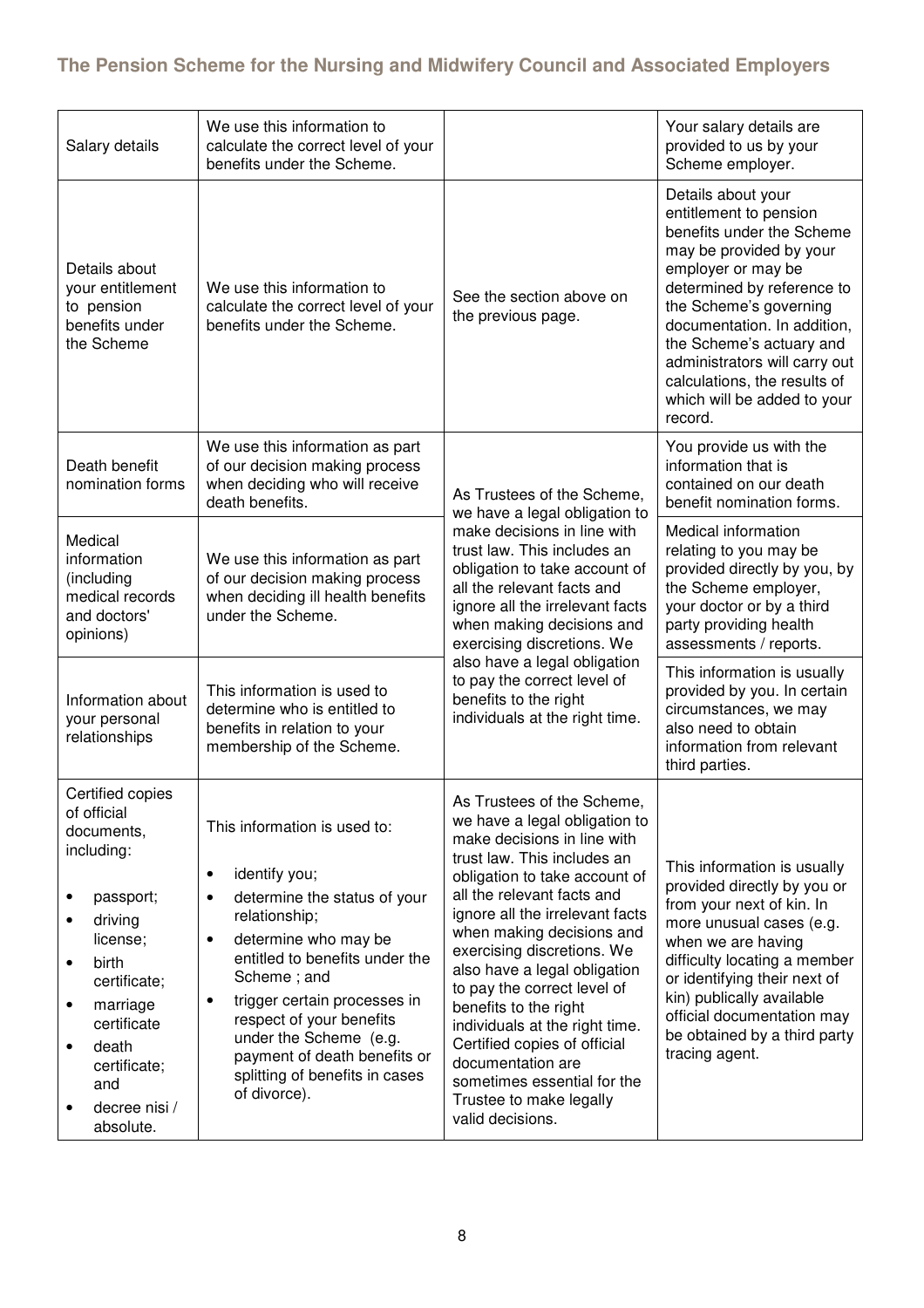### **FURTHER INFORMATION – PART TWO MORE ABOUT YOUR RIGHTS UNDER THE GDPR**

As a data subject, you have a range of rights under the Data Protection Legislation. These rights are explained in more detail below. If you have any comments, concerns or complaints about our use of your personal information, please contact us directly.

You can email sue.johnson@premiercompanies.co.uk or write to us at:

Trustees of the Pension Scheme for the Nursing and Midwifery Council and Associated Employers C/o Premier Pensions Management Limited AMP House Dingwall Road Croydon CR0 2LX

Alternatively, you can call the Scheme's helpline on 0203 372 2101

#### **Right to object to our processing of your personal information**

You may object to us processing your personal information where we are relying on a legitimate interest as our legal grounds for processing. Our legal grounds for processing are set out in section one of this data protection notice (see page 3) and part one of the further information (see page 7).

If you have the right to object to processing (i.e. for personal information that we process in order to fulfil our legitimate interests or the legitimate interests of a third party) **and** you exercise this right, we will no longer be able to process your personal information **unless** we can demonstrate compelling grounds for continuing to do so. We believe we have demonstrated compelling grounds as set out in section one of this data protection notice (see page 3) and in part one of the further information (see page 7).

The key point to note is that, if we cannot continue to process your personal information, we would be unable to ensure that we are providing the correct level of benefits in respect of your membership of the Scheme. As we are legally required to pay the correct level of benefits to the right people at the right time, in these circumstances we may have to delay or even stop payments / requests until we have sufficient information.

#### **Right to access personal data relating to you**

You can ask us to confirm whether we are processing your personal information. If we are, you may ask us to provide the following:

- a copy of your personal information (please note that, if you want more than one copy of your personal information, we reserve the right to charge a reasonable fee based on our administrative costs for the provision of such further copies);
- details of the purpose for which your personal information is being, or is to be, processed;
- details of the recipients or classes of recipients to whom your personal information is, or might be, disclosed, including, if the recipient is based in a country outside of the European Union, what protections are in place in relation to the transfer to that recipient;
- the period for which your personal information is held (or the criteria we use to determine how long it is held);
- any information available about where we obtained your personal information; and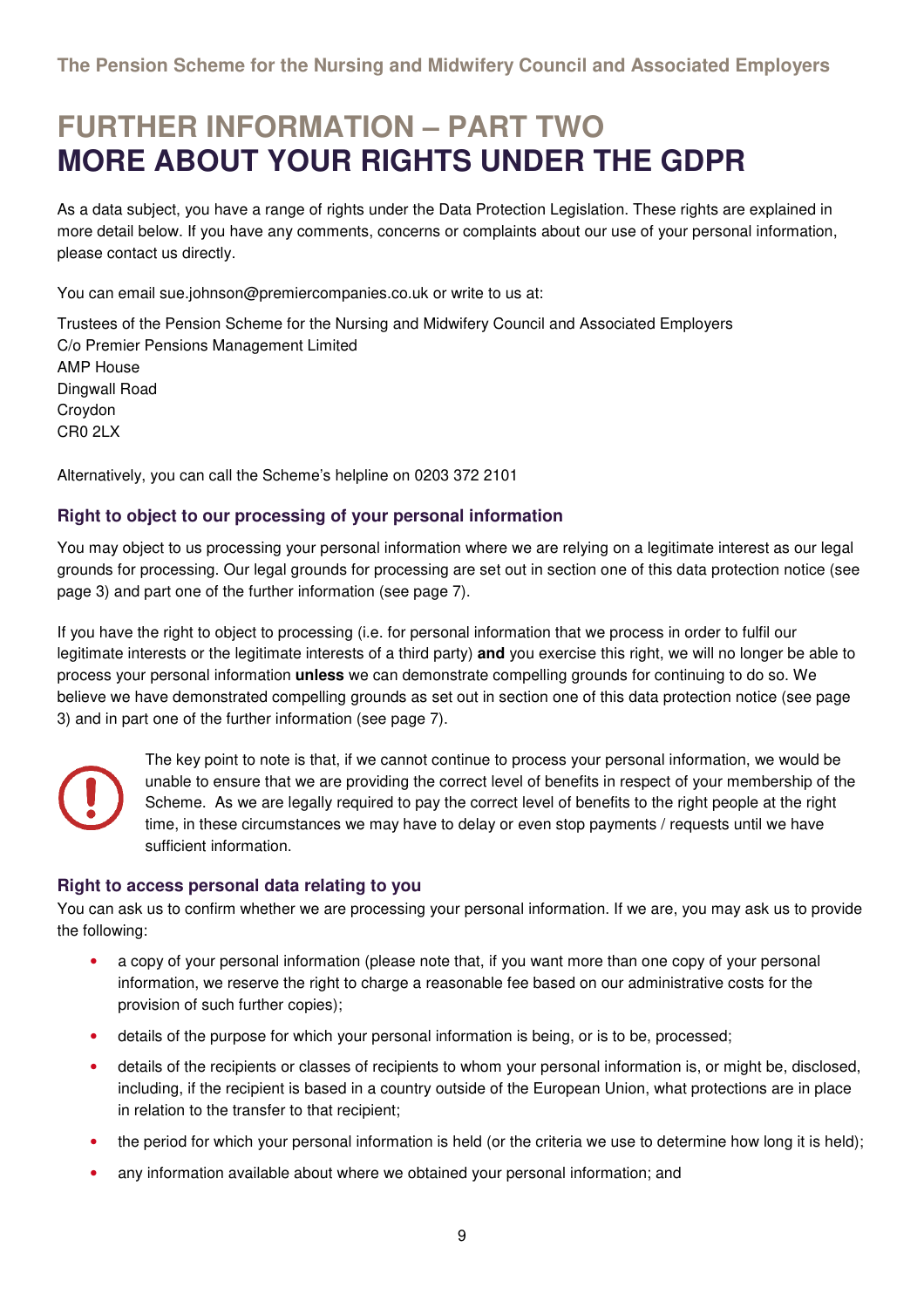• confirmation as to whether we carry out any automated decision-making (including profiling) and, where we do, information about the logic involved and the envisaged outcome or consequences of that decision or profiling.

Requests for your personal information must be made to us in writing (see 'How can you contact us?' below). A copy of your request will be kept on your membership record. To help us find the information easily, please give us as much information as possible about the type of information you would like to see.

If, to comply with your request, we would have to disclose information relating to or identifying another person, we may need to obtain the consent of that person if possible. If we cannot obtain consent, we may need to withhold that information or edit the data to remove the identity of that person if possible.

There are certain types of information which we are not obliged to disclose to you, which include personal information which records our intentions in relation to any negotiations with you where disclosure would be likely to prejudice those negotiations.

#### Right to correct any mistakes in your information

You can require us to correct any mistakes (including adding missing information) in any of the personal information concerning you which we hold. Please contact us using the contact details set out at the beginning of this section.

#### Rights in relation to automated decision taking/making

The Trustees do not generally use automated decision making or profiling.

Automated decision making occurs when decisions are taken solely on automated processes. Under the Data Protection Legislation, you have the right to ask that, if you are being evaluated (for example, when a bank carried out credit checks before making decisions on issuing loans or credit cards), any decisions are not solely based on automated processes and to have any decision reviewed by a member of staff.

These rights will not apply in all circumstances, for example where the decision is authorised or required by law and steps have been taken to safeguard your interests.

#### Right to request that we restrict the processing of your personal information

You may request that we restrict the processing of your personal information in any of the following circumstances:

- where you do not think that your personal information is accurate. In this case, we will start processing again once we have checked whether or not your personal information is accurate;
- where the processing is unlawful, but you do not want us to erase your information;
- where we no longer need the personal information for the purposes of our processing, but you need the information to establish, exercise or defend legal claims; or
- where you have objected to processing because you believe that your interests should override our legitimate interests. In this case, we will start processing again once we have checked whether or not our legitimate interests override your interests.

If our processing is restricted in any of the circumstances described above, we will inform you in advance if that restriction is to be lifted.

#### Right to request that we delete your personal information

You can ask us to delete your personal information where your personal information is being processed on a legal ground other than for complying with a legal obligation and:

- you believe that we no longer need to process it for the purposes set out in this privacy notice;
- you had given us consent to process it, but you withdraw that consent and there is no other legal ground upon which we can process it;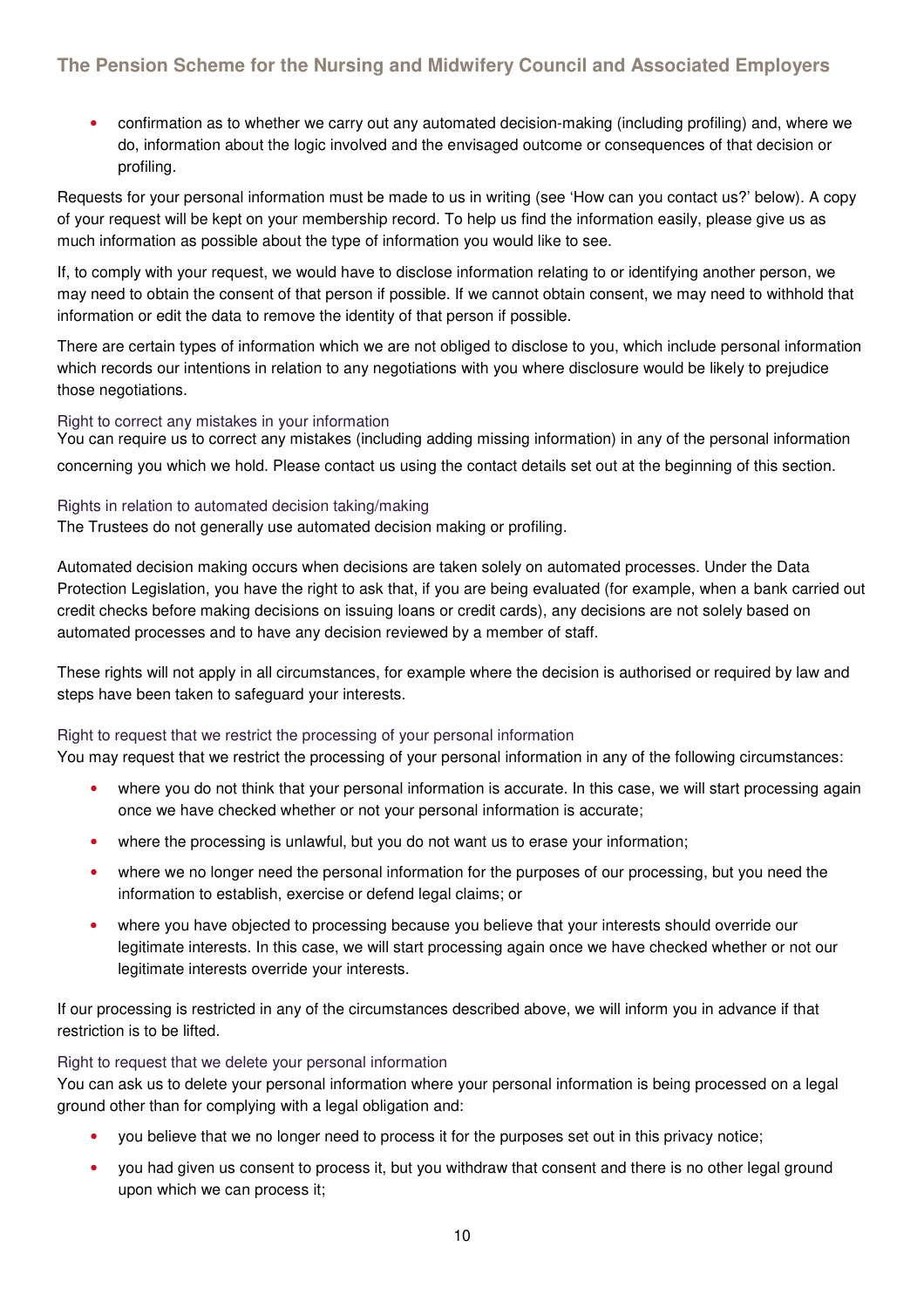- you have successfully objected to our processing it; or
- it has been processed unlawfully or has not been erased when it should have been.

#### **Right to request transfer of your personal information**

You may, in specified circumstances, ask a data controller to provide you with an electronic copy of personal information that you have provided to it, or to have such a copy transmitted directly to another data controller.

Those circumstances do not, however, generally apply in relation our processing of your personal information in connection with the Scheme. This is because:

- our legal grounds for processing will not normally be that you have consented to the processing; and
- we do not carry out processing by automated means.

#### **Right to withdraw consent**

We usually only request your consent when we ask you for sensitive personal data. You have the right to withdraw any consent you have given us at any point.

However, as highlighted above, the Trustees only request sensitive personal data that is required to make decisions in respect of specific member benefits or complaints. If you withdraw your consent for us to process this information, we may have to delay or even stop payments / requests until we have sufficient information.

#### What will happen if your rights are breached?

You may be entitled to compensation for damage caused by breach of the Data Protection Legislation. If you do not think that we have processed your information in accordance with this notice, please contact us in the first instance.

If you are not satisfied, you can complain to the Information Commissioner's Office. Information about how to do this is available on their website at **www.ico.org.uk/concerns** or by calling their helpline on 0303 123 1113.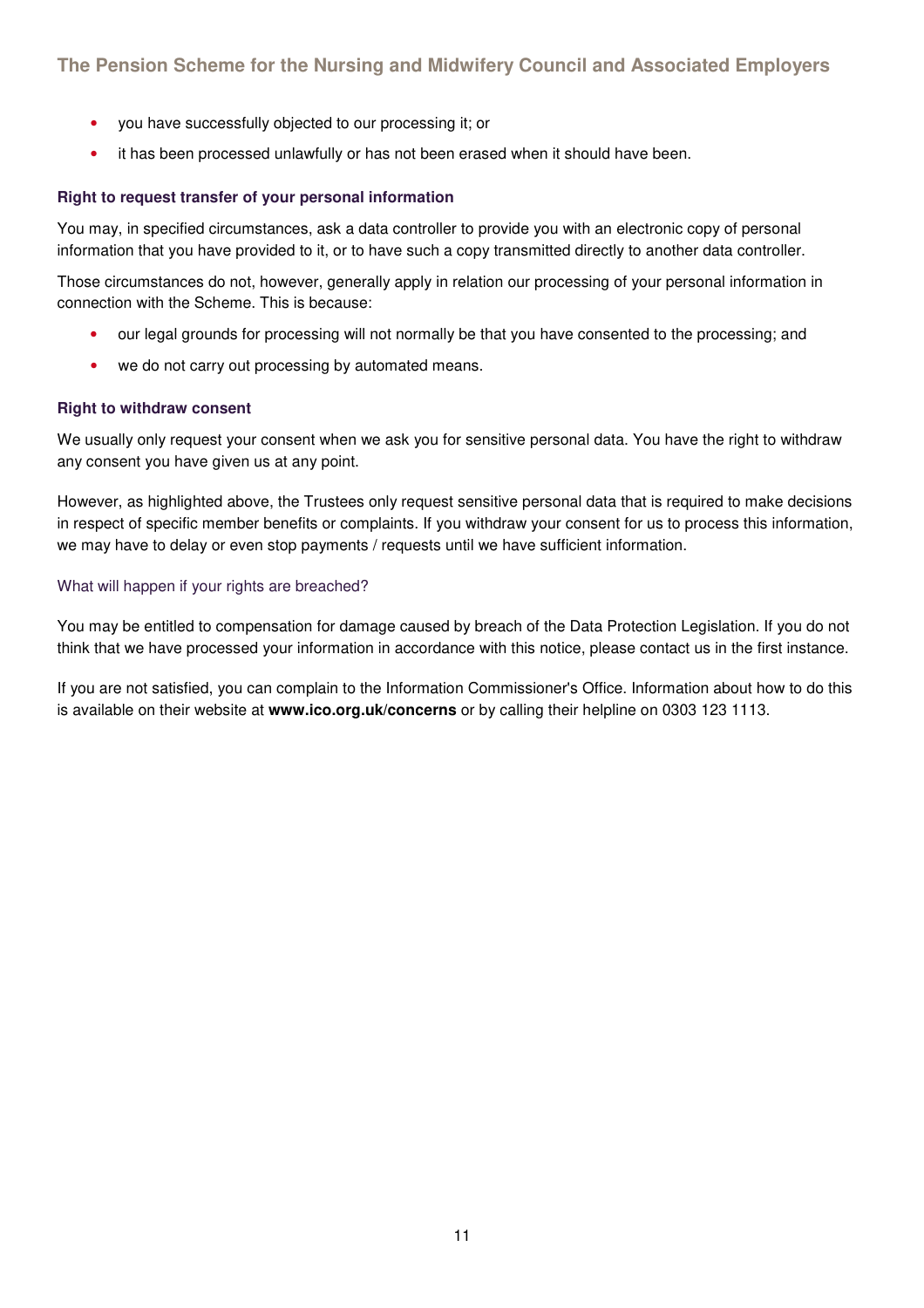### **FURTHER INFORMATION – PART THREE THIRD PARTIES AND TRANSFERS**

For the purposes of administering the Scheme and paying benefits under it, the Trustees may need to share your personal information with certain third parties. This section lists the key third party service providers with whom we share your personal information.

| <b>ROLE</b>                                                 | <b>THIRD PARTY</b>                                                        | <b>OTHER INFORMATION (IF APPLICABLE)</b>               |
|-------------------------------------------------------------|---------------------------------------------------------------------------|--------------------------------------------------------|
| <b>Reserved Actuarial</b><br><b>Work</b><br>Data Controller | The Scheme<br>Actuary, John<br>Herbert, Premier<br>Pensions<br>Management | https://www.premiercompanies.co.uk/gdpr/scheme-actuary |
| <b>Other Actuarial</b><br>Work                              | <b>Premier Pensions</b><br>Management                                     | https://www.premiercompanies.co.uk/gdpr/scheme-actuary |
| <b>Bulk Purchase</b><br><b>Annuity Provider</b>             | Pension Insurance<br>Corporation                                          | https://www.pensioncorporation.com/privacy-policy/     |
| Administrator                                               | <b>Premier Pensions</b><br>Management Ltd                                 |                                                        |
| Legal advisers                                              | Arc Pensions Law<br><b>LLP</b>                                            |                                                        |
| Auditor                                                     | Crowe UK LLP                                                              |                                                        |
| <b>Annuity Provider</b>                                     | Liverpool and<br>Victoria                                                 |                                                        |

#### **Transfers of your personal information out of the EU**

Your information may be transferred out of the European Union. Our service providers have confirmed that they either:

- do not transfer the Scheme 's data outside of the European Union; or
- do or may transfer the Scheme 's data outside of the European Union, but only when certain protections that are approved by the European Commission are applied. These protections aim to ensure the security of your personal information, safeguard your privacy rights and give you remedies in the unlikely event of a security breach or to any other similar approved mechanisms.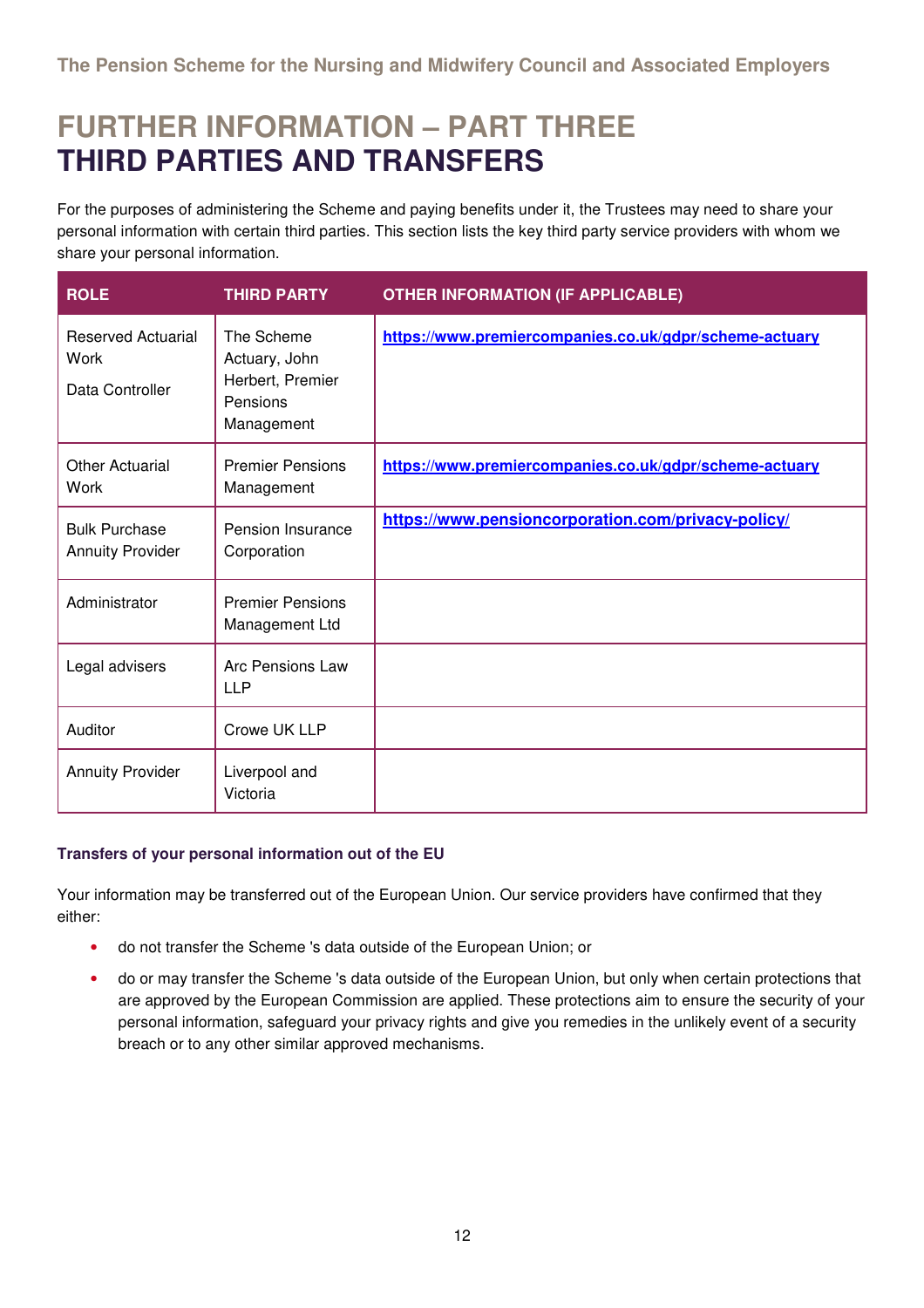### **FURTHER INFORMATION – PART FOUR KEY TERMS AND PHRASES**

| Data controller                                             | means the natural or legal person or other body who, alone or jointly with others,<br>determines the purposes and means of the processing of personal data. This means<br>that the data controller exercises overall control over the 'why' and 'how' of a data<br>processing activity. |  |
|-------------------------------------------------------------|-----------------------------------------------------------------------------------------------------------------------------------------------------------------------------------------------------------------------------------------------------------------------------------------|--|
| Data Protection Act 1998                                    | is the legislation that currently applies to the processing of personal data in the UK.<br>The Data Protection Bill 2017 - 19 will repeal the Data Protection Act 1998.                                                                                                                 |  |
| <b>Data Protection</b><br>Legislation                       | means the Data Protection Act 1998, the Data Protection Bill 2017 – 19 and the<br>General Data Protection Regulation, together with regulatory guidance issued by the<br>European Commission (via the Article 29 Working Party) and the Information<br>Commissioner's Office.           |  |
| Data protection principles                                  | means the principles that are set out in the Data Protection Legislation relating to the<br>processing of personal data. In the General Data Protection Regulation, there are six<br>principles:                                                                                        |  |
|                                                             | lawfulness, fairness and transparency;<br>$\bullet$<br>purpose limitation;<br>$\bullet$<br>data minimisation;<br>$\bullet$<br>accuracy;<br>٠<br>storage limitation; and<br>$\bullet$<br>integrity and confidentiality.<br>$\bullet$                                                     |  |
|                                                             | In addition, there is an overarching principle of accountability.                                                                                                                                                                                                                       |  |
| Data processor                                              | means a natural or legal person or other body who processes personal data on behalf<br>of the data controller.                                                                                                                                                                          |  |
| Data subject                                                | means the identified or identifiable living individual to whom personal data relates.                                                                                                                                                                                                   |  |
| <b>General Data Protection</b><br><b>Regulation (GDPR)</b>  | is the primary EU legislation that, on and from 25 May 2018, will apply to the<br>processing of personal data in all member states of the EU.                                                                                                                                           |  |
| <b>Information</b><br><b>Commissioner's Office</b><br>(ICO) | is the UK's national data protection authority. It is a public body that is charged with<br>regulating information rights, public sector transparency and individual's privacy in the<br>UK.                                                                                            |  |
| Personal data or Personal<br>information                    | means any information relating to an identified or identifiable natural person; an<br>identifiable natural person is one who can be identified, directly or indirectly, in particular<br>by reference to an identifier such as a name, an identification number etc.                    |  |
| <b>Privacy notice</b>                                       | means the information that is provided to inform individuals about what you do with<br>personal data. Under the Data Protection Legislation, data controllers must provide<br>accessible information to individuals about the use of their personal data.                               |  |